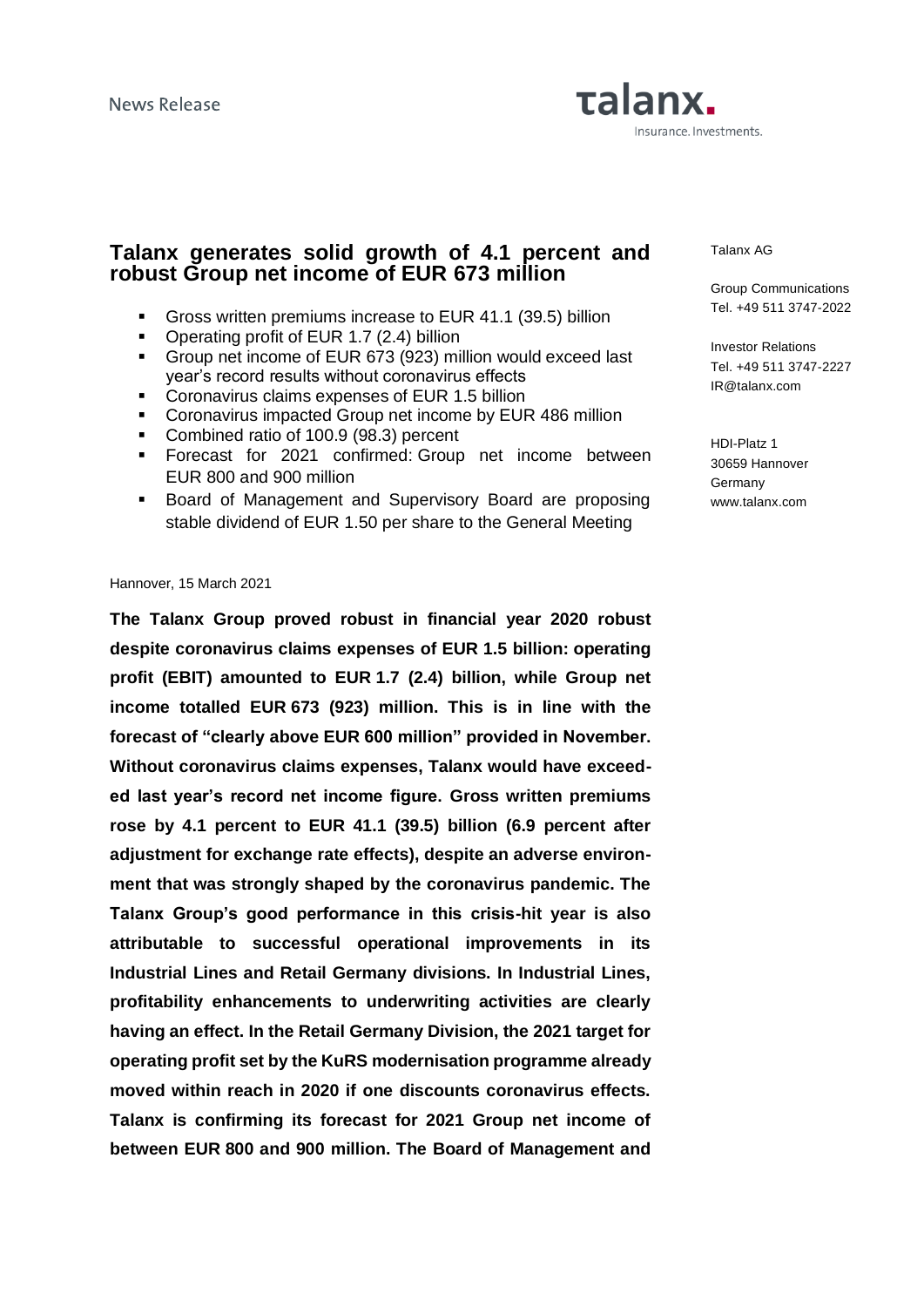

## **the Supervisory Board are proposing a stable dividend of EUR 1.50 per share to the General Meeting.**

"Robust and resilient – the Talanx Group has successfully held its ground during the ongoing coronavirus pandemic", said Torsten Leue, Chairman of Talanx AG's Board of Management. "We are growing profitably despite the global economic downturn in 2020. Given the adverse conditions caused by this deep crisis – which led to the highest level of large losses in the Company's history – our very solid growth and Group net income are impressive demonstrations of our resilience. The same applies to our dividend payment. As regards 2021, we are putting our trust in the variety of vaccines with which the pandemic can be overcome. We are confident about the current financial year and are expecting Group net income to rise to between EUR 800 and 900 million. In addition, we are confirming our medium-term Group targets for the period up to 2022."

The Talanx Group has made additional operational improvements to its primary insurance business. The very positive impact of the profitability enhancement measures in the Industrial Lines Division can be seen if coronavirus expenses are factored out: the combined ratio after adjustment for coronavirus effects improved to 98.7 percent, on track to hit the long-term target of 95 percent. Without COVID-19, the Retail Germany Division would nearly have reached its goal – an operating profit of at least EUR 240 million – in 2020, one year earlier than planned. All investments in the KuRS programme have now been made. The Retail International Division even improved its combined ratio slightly to 95.2 (95.5) percent, holding its contribution to Group net income steady as a result.

Overall, the pandemic has resulted in claims expenses of approximately EUR 1.5 billion in financial year 2020 and negatively impacted Group net income by EUR 486 million. In addition to the claims expenses related to the coronavirus there were negative effects related to investments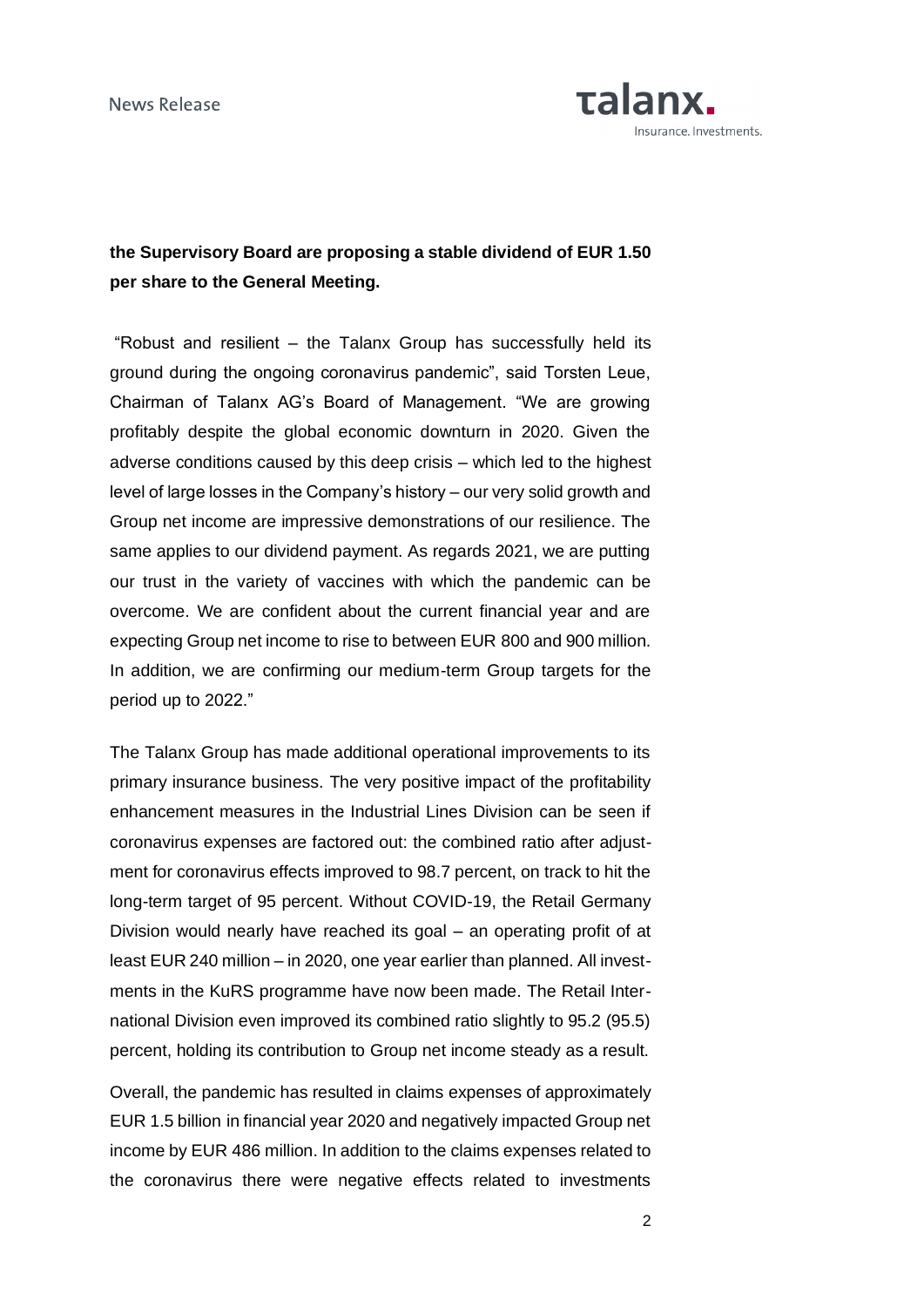

(EUR 174 million) and provisions for future premium decreases (EUR 133 million). By contrast, the coronavirus led to improvements of EUR 206 million at individual lines due to lower losses and other effects. The division worst hit by pandemic claims expenses was Reinsurance, at EUR 1.2 billion. Industrial Lines accounted for EUR 174 million, while EUR 40 million was attributable to Retail International and EUR 24 million to Retail Germany. Nevertheless, all four areas made a positive contribution to Group net income. Including coronavirus effects, primary insurance accounted for 42 (39) percent of total Group net income of EUR 673 million in 2020.

Torsten Leue: "We were there for our clients when it counted – the payments from our German commercial shutdown insurance also helped many restaurant owners, bakers, hotel operators, and many other firms, both large and small, to weather the crisis. This is very much in keeping with our Talanx Purpose: 'Together we take care of the unexpected and foster entrepreneurship'. I would like to thank all our staff, who showed outstanding commitment to our clients and to the Company during the crisis."

## **Large losses significantly exceed annual budget**

Total large losses amounted to EUR 2.1 (1.3) billion, a very significant rise compared to the previous year and significantly in excess of the annual budget of EUR 1.3 billion. A total of EUR 1.6 (1.0) billion of this amount was attributable to reinsurance, while primary insurance accounted for the remaining EUR 554 (363) million. Natural catastrophes accounted for EUR 658 (773) million, while the coronavirus pandemic impacted property and casualty insurance by EUR 1.2 billion.

Losses from natural disasters were down year-on-year due to the extremely moderate level of large losses seen in the fourth quarter. The largest losses from natural catastrophes were in the USA and were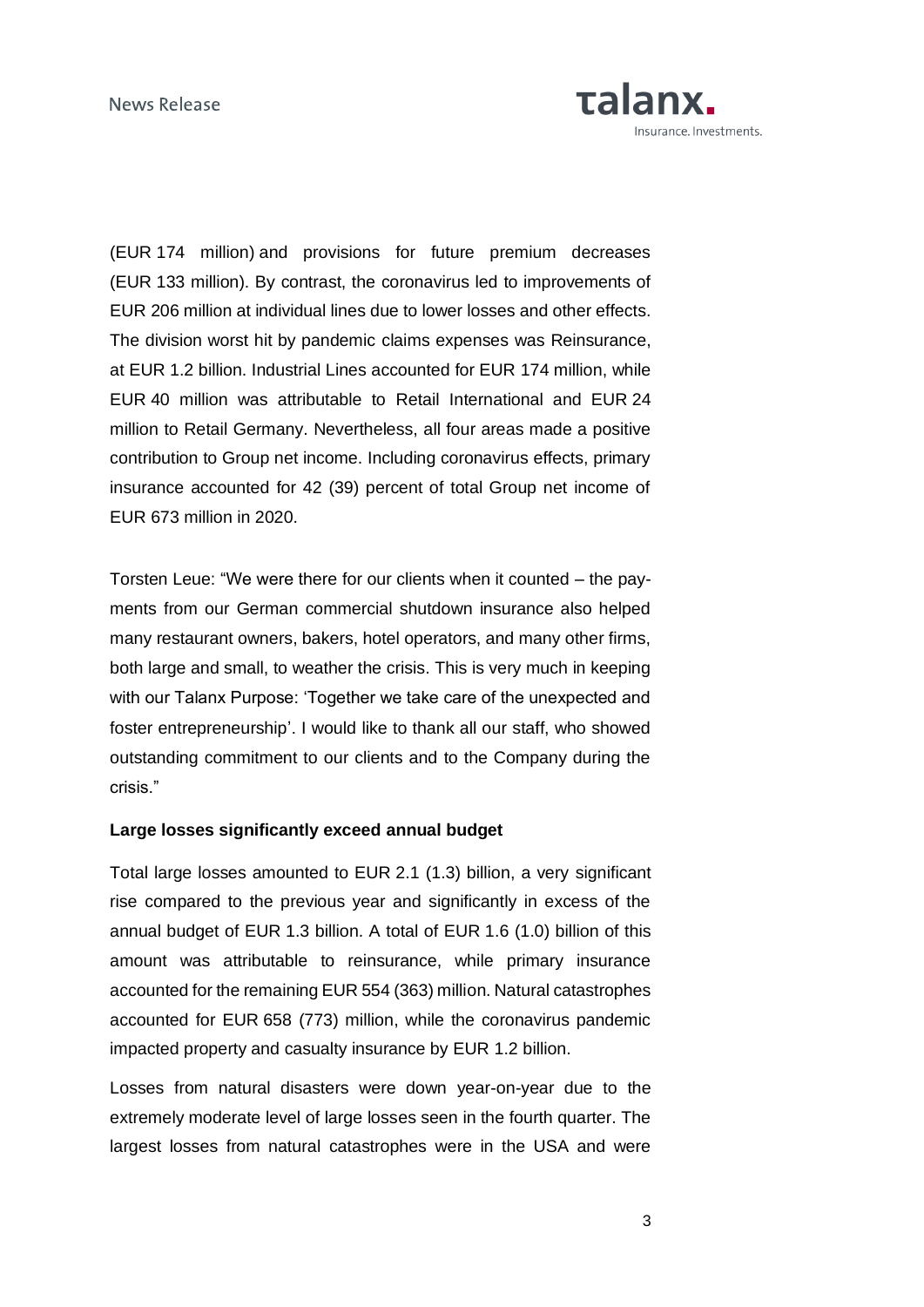

caused by Hurricane "Laura" (EUR 145 million), Hailstorm "Derecho" (EUR 111 million) and Tornado "Nashville" (EUR 55 million).

The underwriting result was  $EUR - 2.8$  (-1.8) billion due to pandemicrelated expenses of more than one billion. The combined ratio rose to 100.9 (98.3) percent; without the coronavirus it would have been 97.6 percent. Net investment income fell slightly to EUR 4.2 (4.3) billion, partly due to the further drop in interest rates. As a result, the net return on investment was 3.2 (3.5) percent. Talanx intends to maintain its investment strategy of limiting market risk in 2021. It will continue its conservative investment policy and also steadily expand its infrastructure investments.

## **Proposal to distribute 56 percent of consolidated profit**

A proposal will be made to the General Meeting on 6 May 2021 for a dividend of EUR 1.50 (1.50) per share. This corresponds to a payout rate of 56 percent of the IFRS profit. The dividend yield, measured in terms of the average share price in 2020, is 4.5 (4.0) percent.

## *Fourth quarter: Group net income of EUR 153 million*

Gross written premiums for the Group amounted to EUR 9.2 (Q4 2019: 9.2) billion. The combined ratio rose compared with the prior-year quarter to 101.3 (97.8) percent; without the coronavirus it would have been 97.6 percent. The underwriting result was EUR –826 (–551) million. Operating profit (EBIT) for the quarter declined to EUR 380 (567) million. Group net income fell to EUR 154 (181) million due to coronavirus effects of EUR 131 million.

## **Industrial Lines: Premium growth exceeds expectations**

Industrial Lines lifted its gross written premiums substantially and successfully continued its profitability-enhancing strategy despite the coronavirus. It improved its combined ratio after adjustment for coronavirus effects and made a positive contribution to Group net income.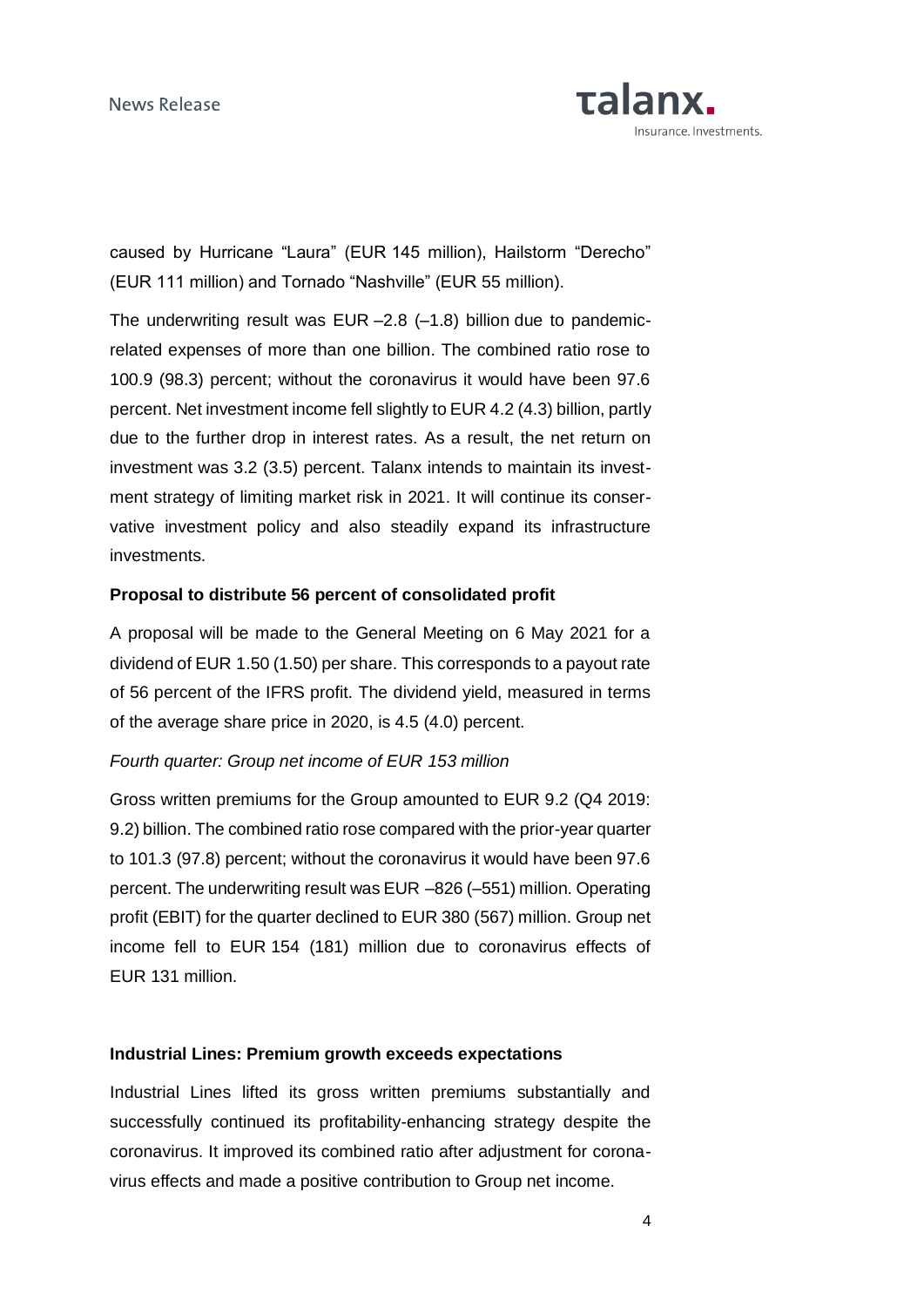

Gross written premiums rose by 7.2 percent over the year as a whole to EUR 6.7 (6.2) billion, and by as much as 9 percent after adjustment for exchange rate effects. As a result, Industrial Lines outperformed its original outlook by more than 2 percentage points. The premium increases are largely due to growth in the specialty and third-party liability businesses, plus the overall improvement in the pricing environment.

The large loss budget overrun caused by the coronavirus and provisions recognised for the current financial year impacted the underwriting result by EUR 178 million. As a result, this declined year-on-year to EUR –139 (–40) million. The combined ratio for Industrial Lines rose to 104.6 (101.4) percent; after adjustment for coronavirus effects it declined to 98.7 percent, in line with the strategy for the division. The successful restructuring of the fire insurance business can be seen from its coronavirus-adjusted combined ratio of 99.3 percent. This beat the division's self-imposed target of approximately 100 percent. The expected premium attrition resulting from the discontinuation of inadequately priced risks was offset to a significant extent by higher premiums. Despite the ripple effects of the pandemic, the division is expecting to see a further improvement in profitability in the current financial year.

Net investment income declined in 2020 to EUR 254 (285) million. Industrial Lines generated a full-year operating profit of EUR 48 (159) million. The division contributed EUR 47 (103) million to Group net income.

HDI Global Specialty is continuing its strong growth trajectory. Gross written premiums rose by 41.1 percent in financial year 2020 to EUR 2.0 (1.4) billion, already very close to its self-imposed target of EUR 2.1 billion for 2022. This includes an internal transfer of business within the segment.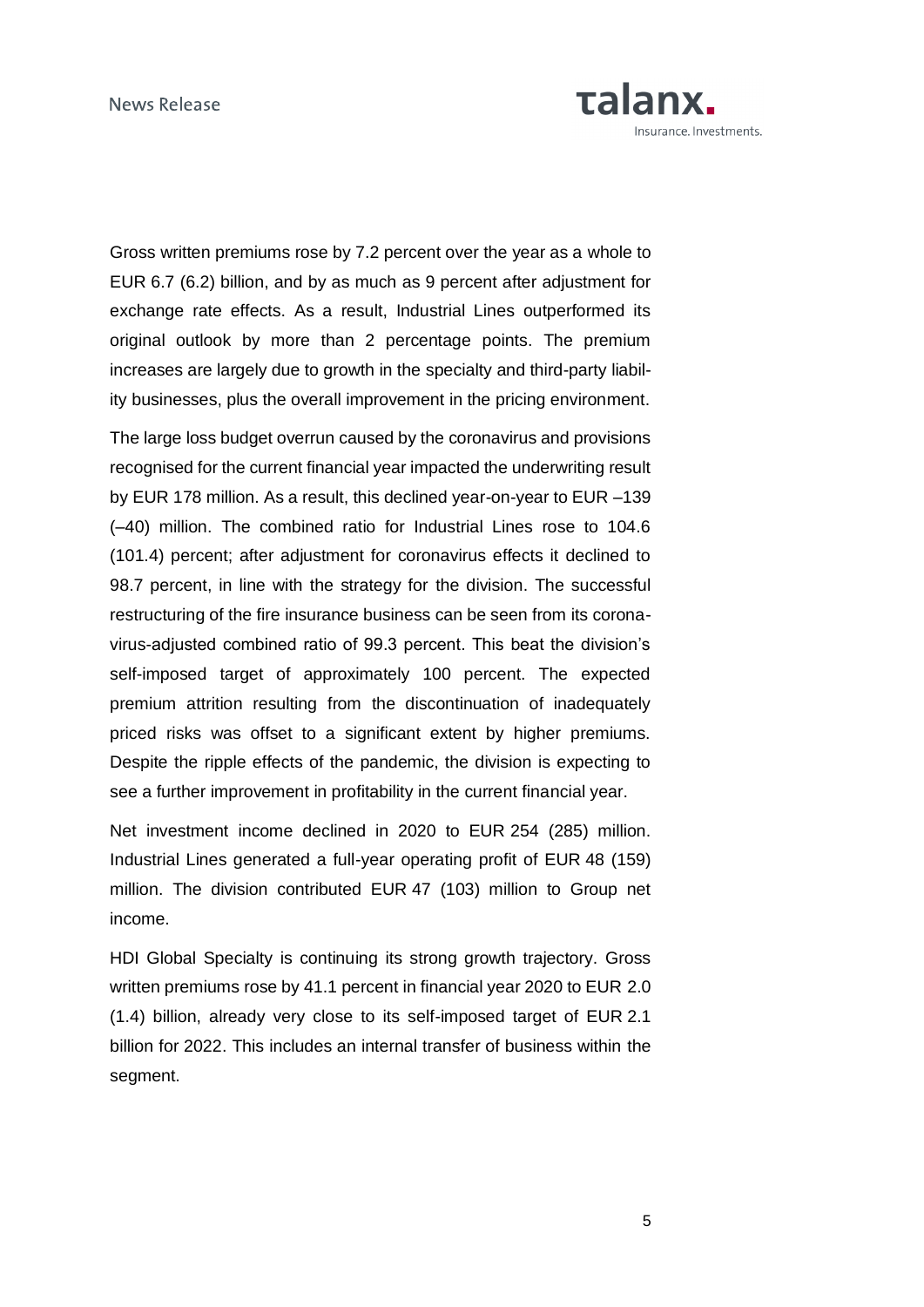

## *Fourth quarter: Group net income doubles*

Gross written premiums rose by 8.1 percent to EUR 1.4 (1.3) billion in the period from October to December. This is due above all to HDI Global Specialty. The combined ratio – which was impacted by coronavirus effects of 4.3 percentage points – amounted to 103.8 (101.2) percent, while the underwriting result was EUR –33 (–10) million. Net investment income improved by 18.5 percent to EUR 83 (70) million due to higher distributions by private equity funds. Operating profit for the quarter was EUR 20 (26) million. The contribution made by the division to Group net income doubled to EUR 36 (18) million.

### **Retail Germany: KuRS programme targets almost reached**

The Retail Germany Division was robust despite the headwinds caused by the coronavirus. Gross written premiums fell by 5.6 percent year-onyear to EUR 5.9 (6.2) billion. Operating profit declined by 11.6 percent to EUR 203 (230) million due to coronavirus effects of EUR 34 million and a number of factors impacting income in the Life Insurance segment. The KuRS modernisation programme continues to make good progress. Without coronavirus effects the target for 2021 – operating profit of at least EUR 240 million – would almost have been reached already. The combined ratio improved to 95.4 (99.0) percent. Adjusted for negative coronavirus effects and the last investments for the KuRS programme, the ratio would have been as little as 94.6 (96.9) percent. The division's contribution to Group net income fell to EUR 119 (133) million.

## *Property/Casualty Insurance segment: improved combined ratio despite the coronavirus*

The Property/Casualty Insurance segment improved its operating profit despite the pandemic, even though it was strongly impacted by the coronavirus. Roughly 2,500 claims for commercial shutdown insurance were reported, with approximately EUR 88 million being reserved and approximately EUR 64 million being paid out to clients. Premium income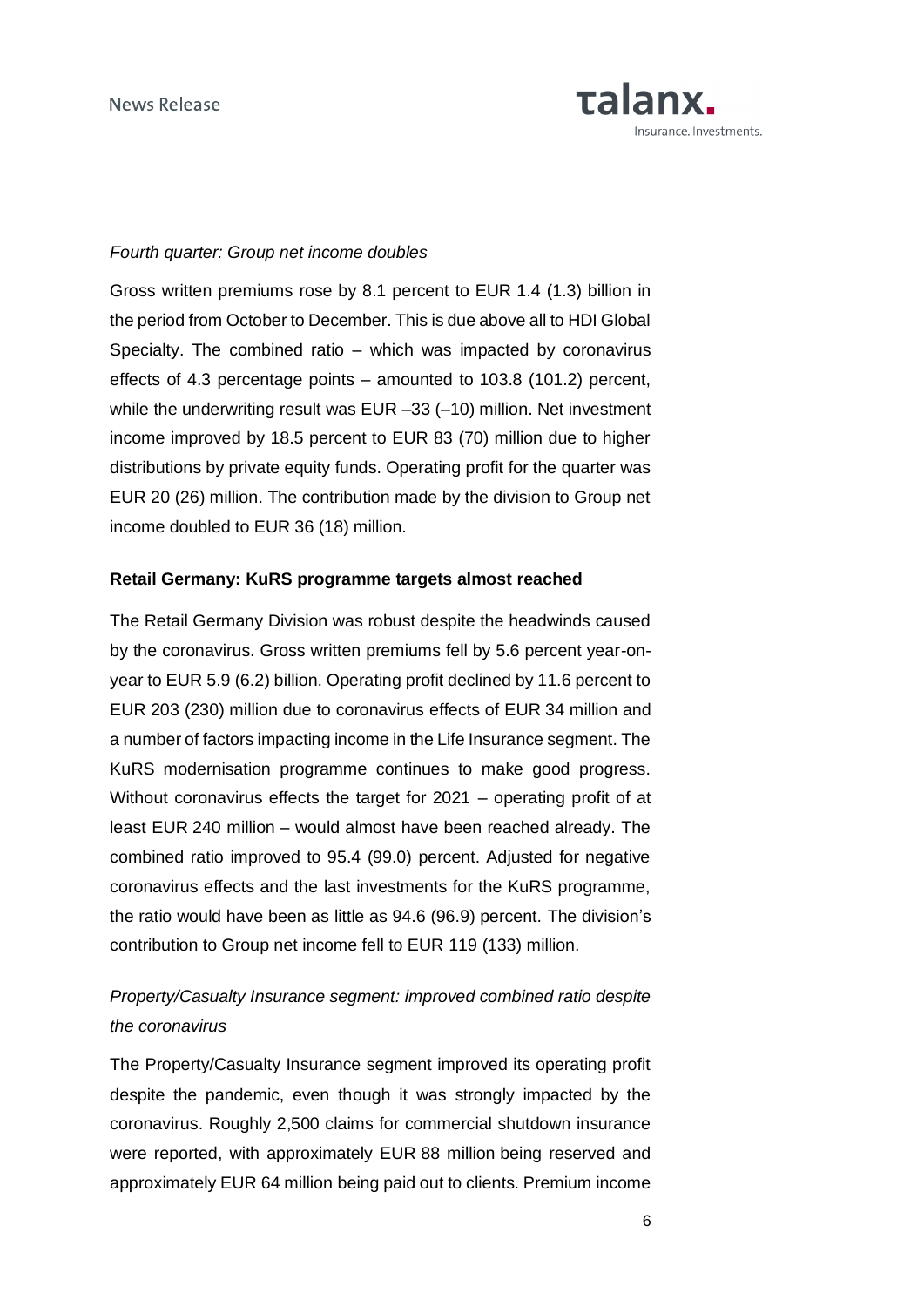

fell by 5.4 percent to EUR 1.5 (1.6) billion. The pandemic is estimated to have pushed down premium income by approximately EUR 76 million. The business with small and medium-sized enterprises and freelance professionals grew by 4.6 percent – in line with the segment's strategy – to EUR 435 (415) million, despite the adverse circumstances.

The underwriting result improved to EUR 62 (15) million. This was due to profitable growth in the third-party liability, accident and property claims areas, and to a positive trend in frequency losses in the motor vehicles area. The impact of the pandemic was limited to approximately EUR 13 million due among other things to the reinsurance protection in place. These effects can also be seen in the clear decline of 3.6 percentage points in the combined ratio to 95.4 (99.0) percent.

Net investment income dropped substantially to EUR 88 (119) million due to lower market interest income. The clear (35.7 percent) increase in operating profit to EUR 134 (98) million largely reflects the improved loss trend.

## *Fourth quarter: operating profit up substantially*

Gross written premiums amounted to EUR 233 (251) million in the final quarter. The underwriting result improved to EUR 17 (–3) million due to lower losses from natural disasters and a drop in expenses for the KuRS programme. The combined ratio improved in line with this to 93.7 (100.8) percent. Net investment income declined to EUR 24 (33) million. Operating profit for the quarter jumped to EUR 37 (20) million.

## *Life Insurance segment: earnings-driven underwriting policy*

Premium income in the Life Insurance segment fell by 5.7 percent to EUR 4.4 (4.6) billion. Branch office closures by banks as a result of the coronavirus pandemic and companies' reluctance to take out occupational pension insurance policies had an impact here. The pandemic is estimated to have pushed down premium income by approximately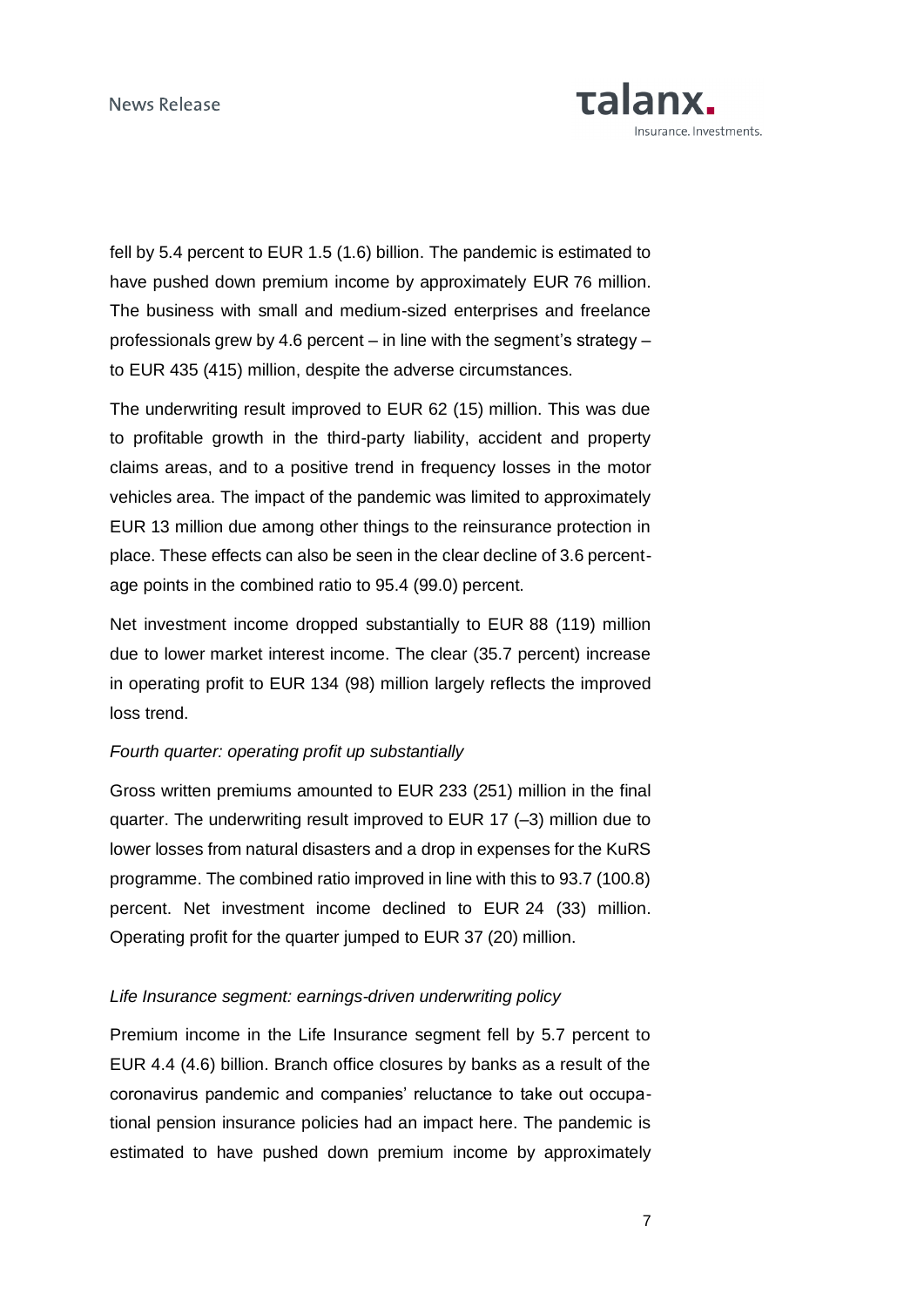

EUR 220 million. In addition, single-premium life insurance was only offered to a very limited extent.

The underwriting result fell to EUR –1.8 (–1.6) billion. The main reason for this was the increase in additions to the provisions for premium refunds resulting from the improvement in net investment income. The latter rose by 6.5 percent to EUR 1.9 (1.8) billion due to the increased realisation of hidden reserves to finance the *Zinszusatzreserve* (ZZR – additional interest reserve). Operating profit in the segment dropped to EUR 70 (131) million in 2020.

### *Fourth quarter: gross premiums down slightly*

Gross written premiums for the segment declined by EUR 55 million or 4.5 percent to EUR 1.2 (1.2) billion in the fourth quarter. The underwriting result was EUR –484 (–493) million, while net investment income was EUR 499 (544) million. Operating profit amounted to EUR –2 (25) million.

#### **Retail International: non-life business continues its growth**

Gross written premiums fell by 9.6 percent to EUR 5.5 (6.1) billion in 2020, due above all to exchange rate effects. Adjusted for these, the decrease was a mere 1.6 percent. In fact, the non-life business actually recorded growth of 3.2 percent after adjustment for exchange rate effects; this was largely attributable to the companies in Turkey and Poland. The temporary reduction in loss frequencies due to the coronavirus pandemic had a positive effect on the underwriting result, which rose by 22.6 percent to EUR 41 (33) million. Provisions of EUR 35 million were recognised in 2020 for coronavirus effects, impacting the combined ratio by 1.1 percentage points. Nevertheless, the combined ratio improved by 0.3 percentage points year-on-year to 95.2 (95.5) percent.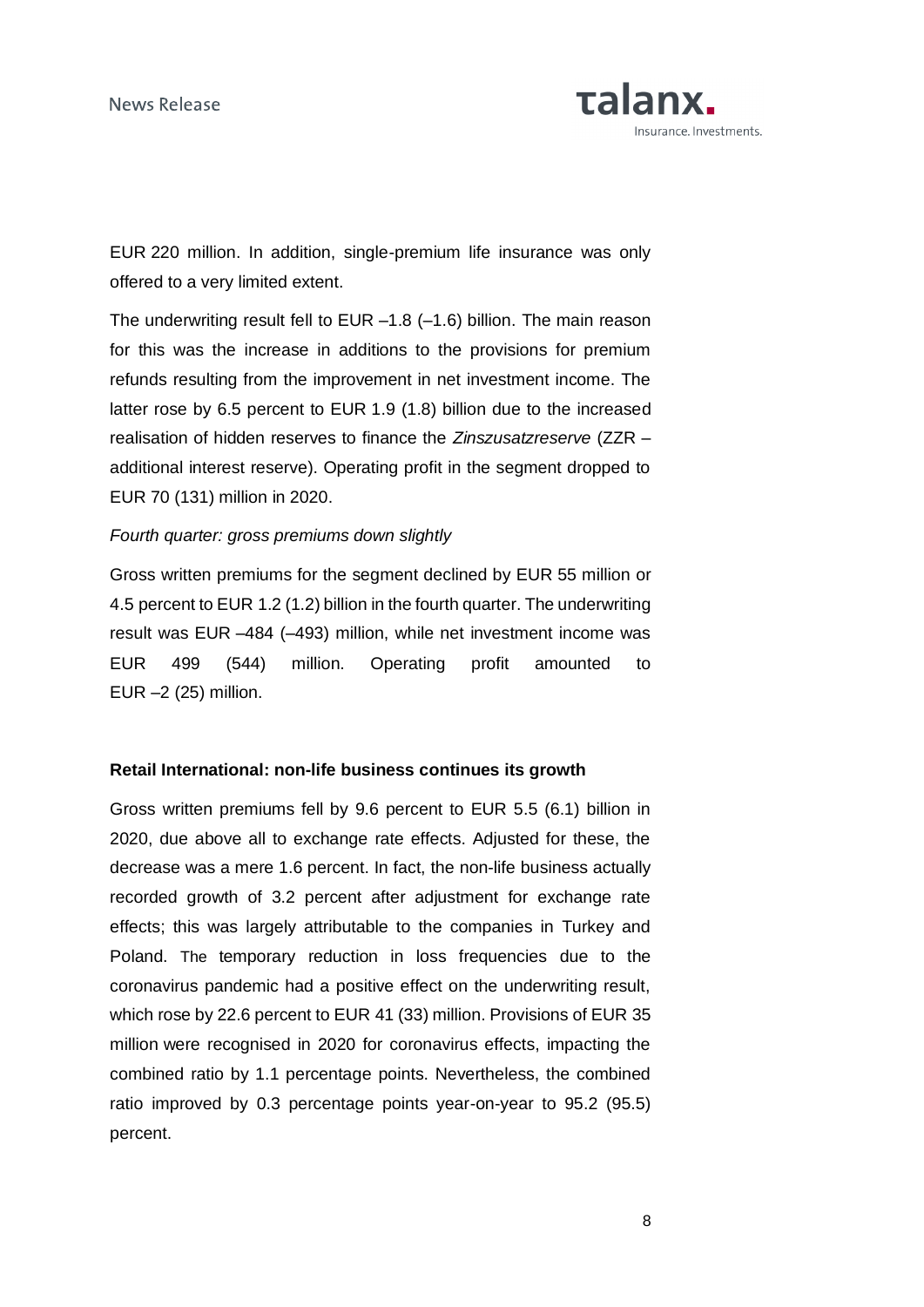

Full-year operating profit fell by 6.0 percent to EUR 266 (283) million. The segment contributed EUR 160 (164) million to Group net income.

## *Fourth quarter: stronger exchange rate adjusted premium growth*

The division's premium income declined by 5.5 percent in the final quarter to EUR 1.5 (1.6) billion, but rose by 5.2 percent after adjustment for exchange rate effects. The combined ratio improved to 96.1 (96.5) percent. The underwriting result was EUR –3 (–1) million, while net investment income was EUR 81 (95) million. Operating profit declined by 18 percent to EUR 46(56) million, while the division's contribution to Group net income was up slightly on the prior-year quarter, at EUR 33 (32) million.

### **Reinsurance: clear rise in gross premiums**

The Reinsurance Division recorded coronavirus claims expenses of EUR 1.2 billion in 2020. Gross premiums rose by 9.6 percent to EUR 24.8 (22.6) billion. Operating profit was EUR 1.2 (1.8) billion. Net investment income fell by 4.2 percent to EUR 1.7 (1.8) billion. The division's contribution to Group net income was EUR 442 (619) million.

## *Property/Casualty Reinsurance segment: strong premium growth*

The Property/Casualty Reinsurance segment succeeded in lifting its growth in 2020 despite the coronavirus. Gross written premiums rose by 13.3 percent to EUR 16.7 (14.8) billion. However, the high level of claims relating to the coronavirus and natural disasters depressed operating profit by 32 percent to EUR 854 (1,256) million.

At EUR 1.6 billion in financial year 2020, large losses exceeded expectations for the fourth year running. The large loss budget was EUR 975 million, but a total of EUR 950 million was recognized as provisions or paid out for coronavirus claims expenses alone. Of this amount, 22 per-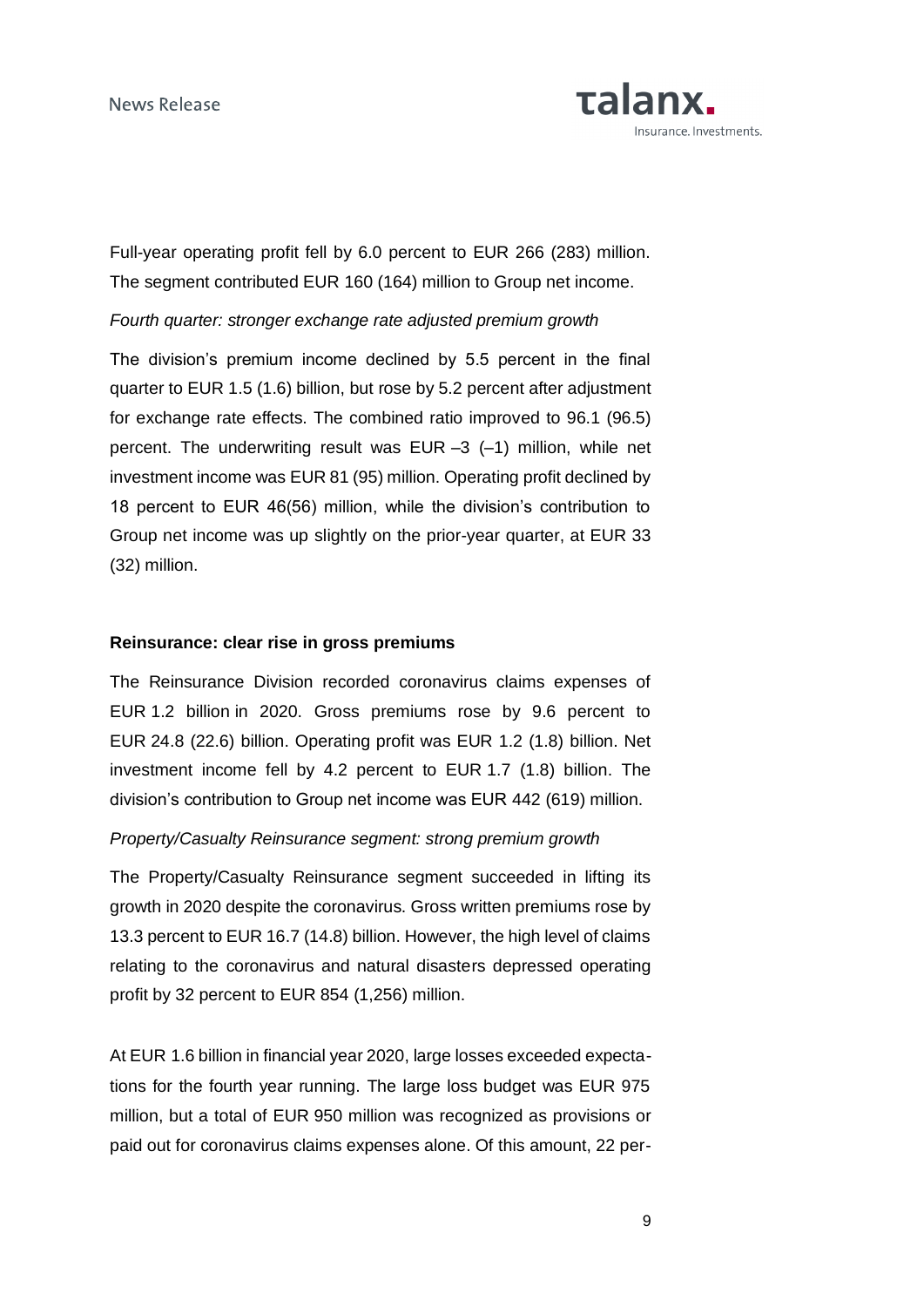

cent was due to business interruption insurance, 26 percent to commercial credit insurance and 21 percent to event cancellation insurance.

Reinsurance prices and conditions are improving significantly in reaction to the enormous large losses and the renewed increase in pressure on interest income. Gross written premiums saw a double-digit rise of 13.3 percent to EUR 16.7 (14.8) billion, or 15.8 percent after adjustment for exchange rate effects.

The underwriting result amounted to EUR –274 (186) million. The combined ratio increased substantially to 101.6 (98.2) percent due to pandemic expenses. Net investment income fell by 7.8 percent to EUR 1,008 (1,039) million. Operating profit amounted to EUR 854 (1,256) million.

## *Fourth quarter: increase in premium income*

Premium income rose by 8.6 percent to EUR 3.4 (3.1) billion in the last quarter of the year. The combined ratio increased to 102.1 (96.9) percent due to losses substantially exceeding the pro rata large loss budget as a result of the coronavirus. The underwriting result was EUR –88 (97) million. Net investment income increased to EUR 283 (276) million. Operating profit amounted to EUR 247 (369) million.

## *Life/Health Reinsurance segment: coronavirus effects of EUR 261 million*

Premium income in Life/Health Reinsurance rose by 2.6 percent to EUR 8.0 (7.8) billion. Growth after exchange rate adjustments amounted to 4.7 percent. Coronavirus claims expenses, which had totaled EUR 63 million as of the first half of the year, amounted to EUR 261 million as at the close of the financial year. A large proportion of the claims relate to cases of sickness and death in the USA. The underwriting result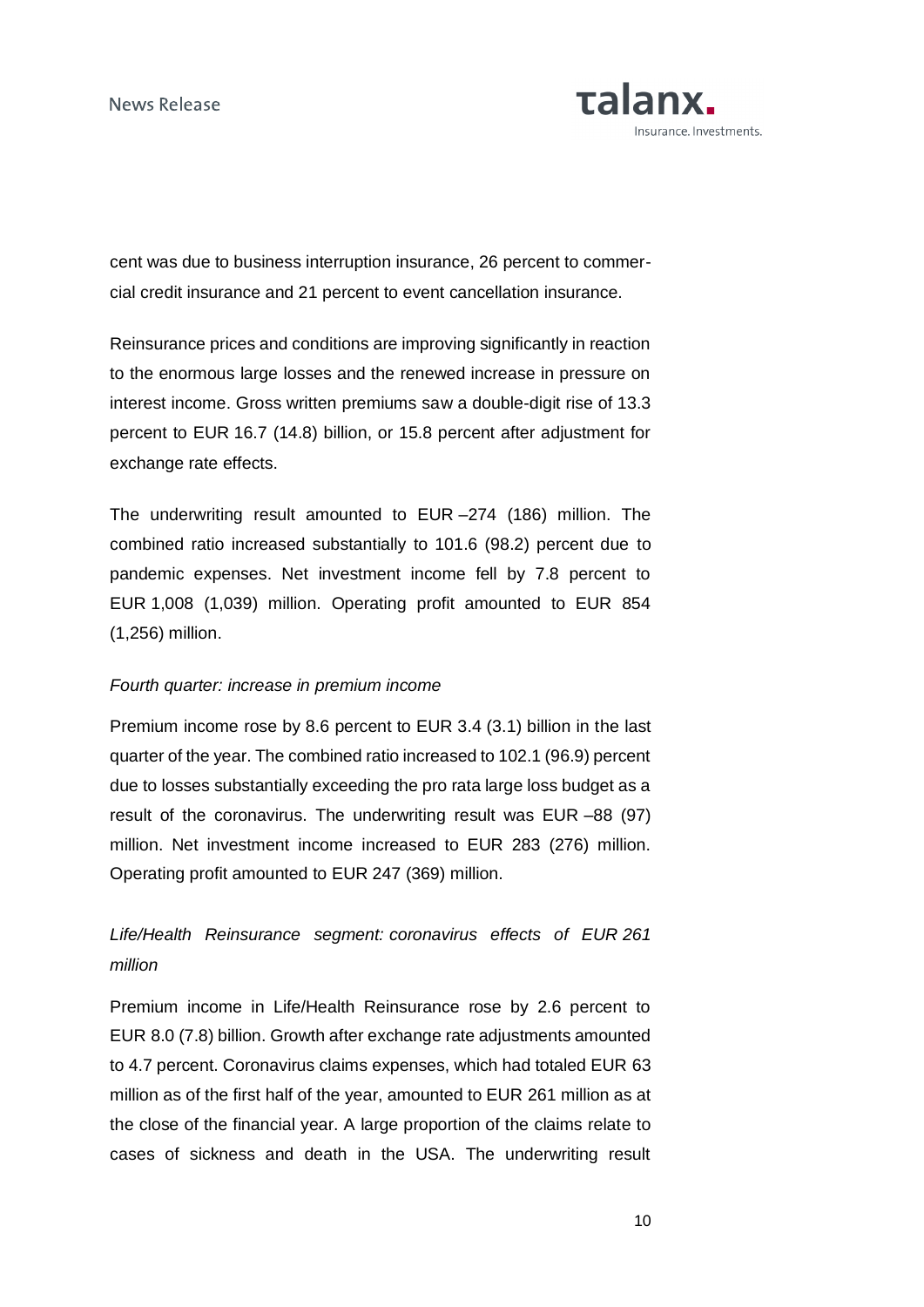News Release



deteriorated to EUR –646 (–411) million. Operating profit fell by 32.9 percent to EUR 377 (562) million.

## *Fourth quarter: stable premium growth*

Gross written premiums were stable year-on-year in the period from October to December, at EUR 2.1 (2.1) billion. The underwriting result was EUR –224 (–136) million, while net investment was up year-on-year, at EUR 220 (156) million. Operating profit declined to EUR 68 (90) million.

## **Outlook for 2021: Group net income between EUR 800 and 900 million**

Talanx is reaffirming both the outlook for 2021 that it published in autumn last year and its medium-term targets. The Group is expecting gross premiums to rise by roughly 5 percent in the current financial year after adjustment for exchange rate effects. The net return on investment under the IFRSs should be approximately 2.5 percent. Group net income is expected to be EUR 800–900 million. This should correspond to a return on equity of between 7.5 and 8.5 percent, which would achieve or come close to achieving our strategic minimum target.

As usual, the targets for financial year 2021 are subject to the proviso that large losses remain in line with expectations and that no renewed significant turbulence occurs on the currency and capital markets. Talanx's other stated goals include distributing 35 to 45 percent of Group net income in dividends for the 2021 financial year, as in the past, and ensuring that the dividend payment remains at least stable year-on-year.

In the period 2018 to 2022, the goal is for earnings per share (EPS) to rise by an average of at least 5 percent per year, starting from the original outlook of EUR 850 million for Group net income in 2018.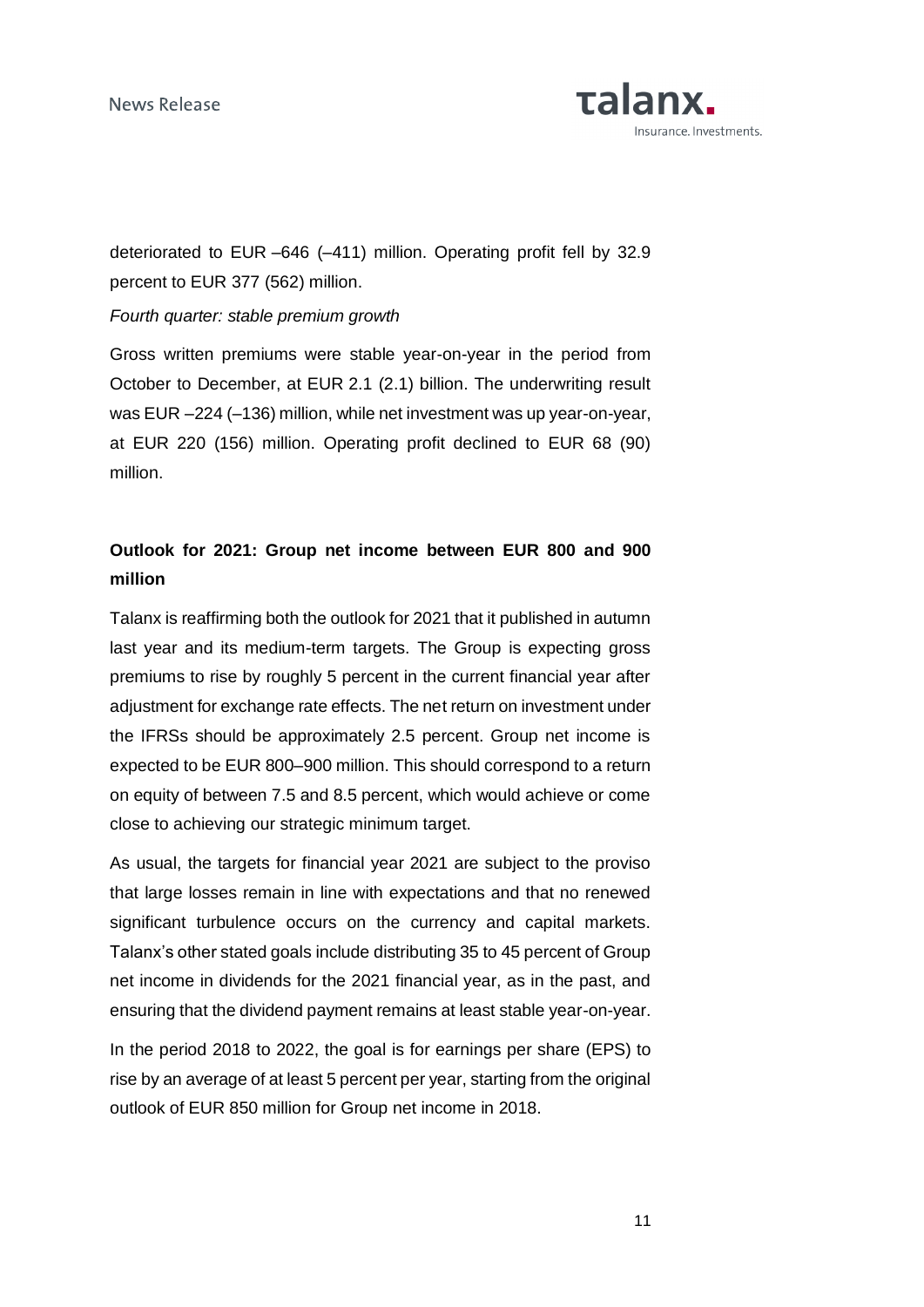

## **Key figures from the Talanx Group income statement, financial year 2020, consolidated (IFRS)**

| <b>EUR million</b>                                                                                          | 2020   | 2019   | $+/-$       |
|-------------------------------------------------------------------------------------------------------------|--------|--------|-------------|
| Gross written premiums                                                                                      | 41,105 | 39,494 | $+4.1%$     |
| Net premiums earned                                                                                         | 34,185 | 33,054 | $+3.4%$     |
| Combined ratio for property/casualty<br>primary insurance and property/casualty<br>reinsurance <sup>1</sup> | 100.9% | 98.3%  | $+2.6$ ppts |
| Net investment income                                                                                       | 4,243  | 4,323  | $-1.9%$     |
| Operating profit/loss (EBIT)                                                                                | 1,671  | 2,430  | $-31.3%$    |
| Net income (after financing costs and<br>taxes)                                                             | 1,196  | 1,671  | $-28.4%$    |
| Group net income (after non-controlling<br>interests)                                                       | 673    | 923    | $-27.0%$    |
| Return on equity <sup>2</sup>                                                                               | 6.6%   | 9.8%   | $-3.2$ ppts |

## **Key figures from the Talanx Group income statement, Q4 2020, consolidated (IFRS)**

| <b>EUR million</b>                                                                                          | Q4 2020 | Q4 2019 | $+/-$       |
|-------------------------------------------------------------------------------------------------------------|---------|---------|-------------|
| Gross written premiums                                                                                      | 9,198   | 9,169   | $+0.3%$     |
| Net premiums earned                                                                                         | 8,884   | 8,869   | $+0.2%$     |
| Combined ratio for property/casualty<br>primary insurance and property/casualty<br>reinsurance <sup>1</sup> | 101.3%  | 97.8%   | $+3.5$ ppts |
| Net investment income                                                                                       | 1,183   | 1,166   | $+1.5%$     |
| Operating profit/loss (EBIT)                                                                                | 380     | 567     | $-33%$      |
| Group net income (after non-controlling<br>interests)                                                       | 154     | 181     | $-15.1%$    |
| Return on equity <sup>2</sup>                                                                               | 6.0%    | 7.1%    | $-1.1$ ppts |

1) Including net interest income on funds withheld and contract deposits.

2) The ratio of (annualised) net income for the reporting period excluding non-controlling interests to average shareholders' equity excluding non-controlling interests.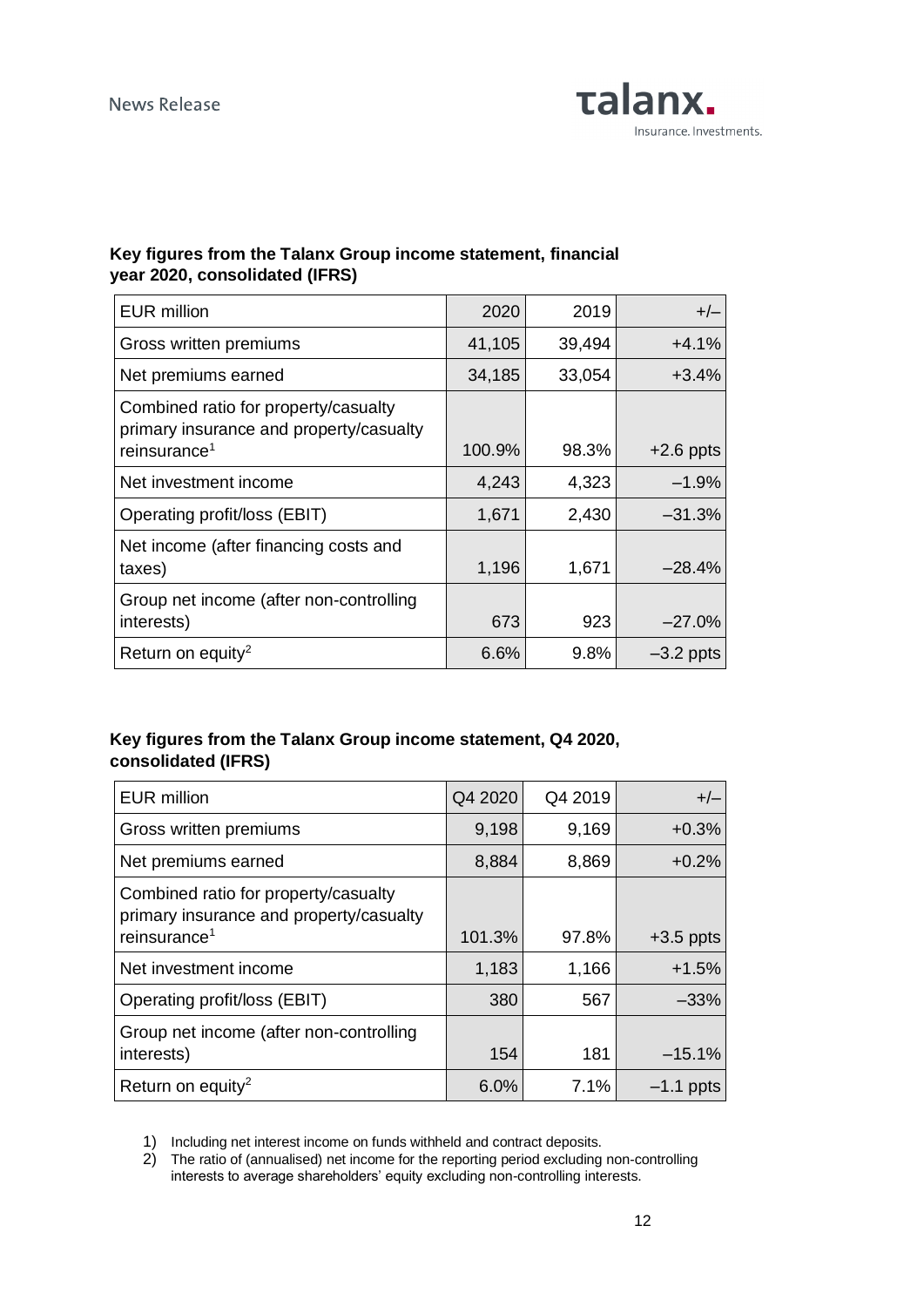

Full documents relating to the annual report:

Full Annual Report 2020 [\[PDF\]](https://www.talanx.com/media/Files/investor-relations/pdf/geschaeftsberichte/Gesch%C3%A4ftsberichte/Talanx-Konzern/2020-talanx-group-annual-report-english.pdf) Further information on [reporting](https://www.talanx.com/media/Files/investor-relations/pdf/ergebnisse/2020/FY/2020-fy-press-presentation-talanx.pdf) [Financial calendar 2021](https://www.talanx.com/de/investor_relations/hauptversammlung_-_events/finanzkalender?year=2021) [Media centre](https://mediathek.talanx.de/)

#### **About Talanx**

Talanx is a major European insurance group with premium income of EUR 39.5 billion (2019) and roughly 23,000 employees worldwide. Based in Hannover, Germany, the Group is active in more than 150 countries. Talanx is a multibrand provider with a focus on B2B insurance. Its industrial insurance and retail business in Germany and abroad is operated under the HDI brand, which has a rich tradition stretching back about 120 years. Other Group brands include Hannover Re, one of the world's leading reinsurers; the bancassurance specialists Targo insurers, PB insurers and neue leben; and Polish insurer Warta. Ampega, one of Germany's largest asset management companies, manages the Talanx Group's assets and is also an experienced provider of asset management solutions for non-group institutional investors. Rating agency Standard & Poor's has awarded the Talanx Primary Insurance Group a financial strength rating of A+/stable ("strong") and the Hannover Re Group one of AA–/stable ("very strong"). Talanx AG is listed on the Frankfurt Stock Exchange, where it is a member of the SDAX, and on the Hannover and Warsaw stock exchanges (ISIN: DE000TLX1005, German Securities Code: TLX100, Polish Securities Code: TNX).

*Talanx – Together we take care of the unexpected and foster entrepreneurship*

For further information, please see [www.talanx.com.](http://www.talanx.com/) 



Current photographs and company logos are available at [https://mediathek.talanx.de.](https://mediathek.talanx.de/)

| For media enquiries please contact: |  |
|-------------------------------------|--|
|-------------------------------------|--|

| Andreas Krosta | Tel.: $+49.511 - 3747 - 2020$     |
|----------------|-----------------------------------|
|                | E-mail: andreas.krosta@talanx.com |
| Dr Anton Notz  | Tel.: +49 511-3747-2094           |
|                | E-mail: anton.notz@talanx.com     |